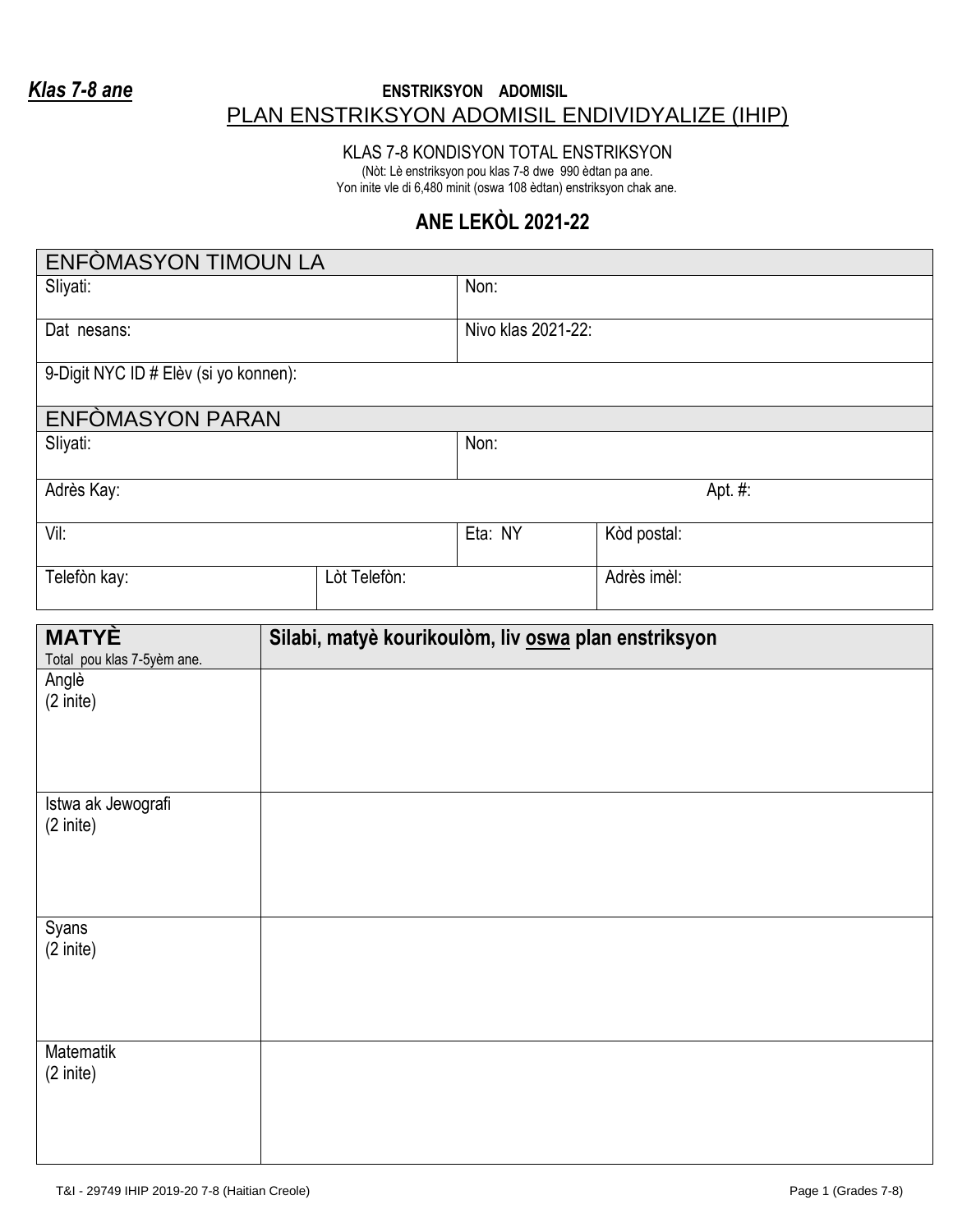| Edikasyon fizik(Physical        |  |
|---------------------------------|--|
|                                 |  |
| Education, PE)                  |  |
| (Sou baz regilye)               |  |
|                                 |  |
|                                 |  |
|                                 |  |
| Edikasyon Sante                 |  |
| (Sou baz regilye)               |  |
|                                 |  |
|                                 |  |
|                                 |  |
|                                 |  |
|                                 |  |
| Art                             |  |
| $(1/2$ inite)                   |  |
|                                 |  |
|                                 |  |
|                                 |  |
|                                 |  |
|                                 |  |
| <b>Mizik</b>                    |  |
| $(1/2$ inite)                   |  |
|                                 |  |
|                                 |  |
|                                 |  |
|                                 |  |
| Art pratik                      |  |
| (Sou baz regilye)               |  |
|                                 |  |
|                                 |  |
|                                 |  |
|                                 |  |
|                                 |  |
| Kapasite pou Bibliotèk          |  |
| (Sou baz regilye)               |  |
|                                 |  |
|                                 |  |
|                                 |  |
|                                 |  |
|                                 |  |
| Yo dwe etidye matyè sa yo       |  |
| nan klas K-12:patriyotis ak     |  |
| sitwayènte; edikasyon sante     |  |
| konsènan alkòl, move            |  |
| itilizasyon dròg ak tabak;      |  |
| sekirite sou otowout ak         |  |
| règleman sikilasyon, ki         |  |
|                                 |  |
| genyen ladan sekirite bisiklèt; |  |
| ak sekirite ak prevansyon       |  |
| ensandi ak dife.                |  |
| Yo dwe anseye omwen youn        |  |
| nan klas sa yo pandan uit       |  |
|                                 |  |
| premye ane yo. Istwa Etazini,   |  |
| Istwa Eta Nouyòk, ak            |  |
| Konstitisyon Etazini ak         |  |
| Konstitisyon Eta Nouyòk         |  |